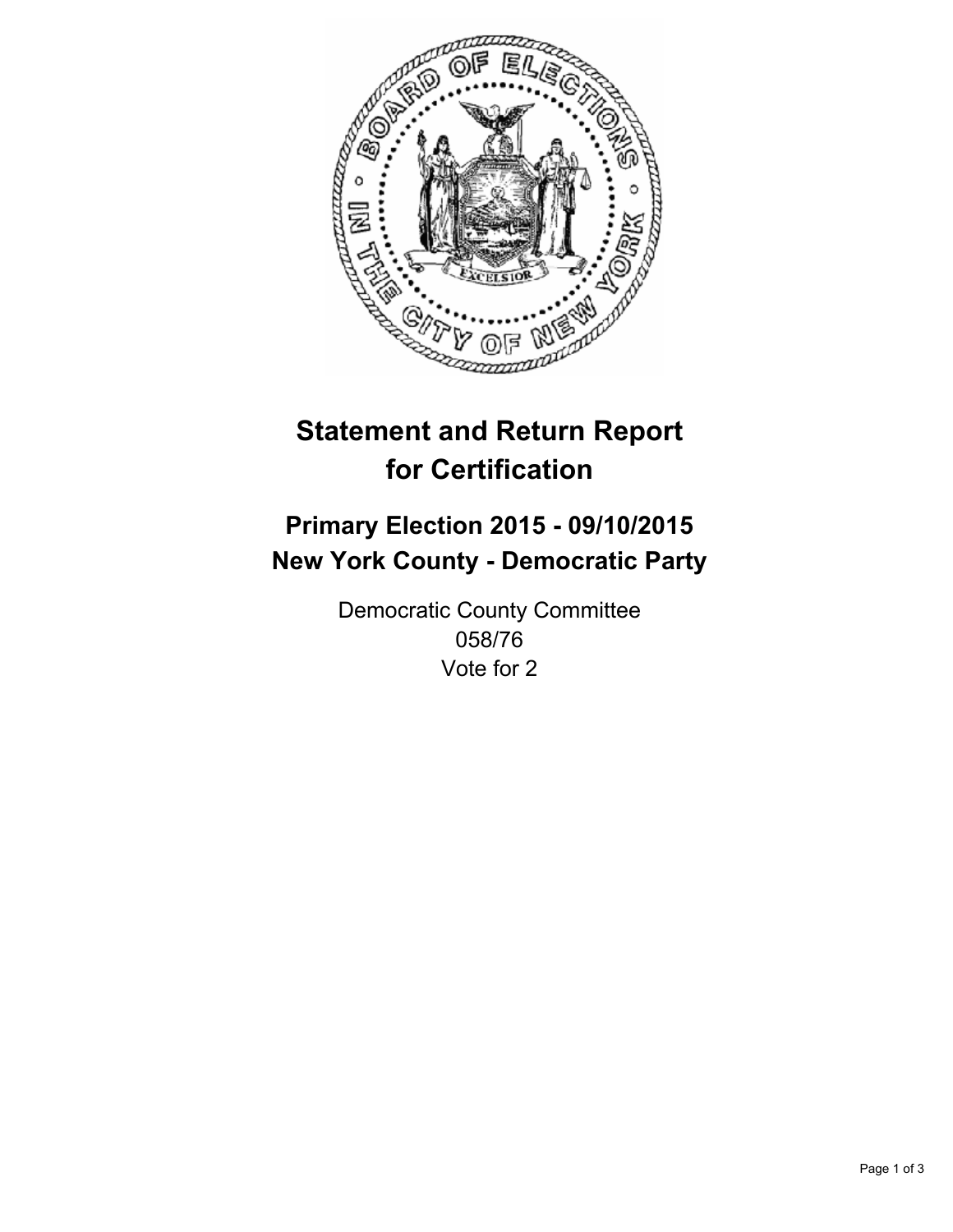

### **Assembly District 76**

| <b>PUBLIC COUNTER</b>                                    | 25 |
|----------------------------------------------------------|----|
| ABSENTEE/MILITARY                                        | 2  |
| <b>AFFIDAVIT</b>                                         | 0  |
| <b>Total Ballots</b>                                     | 27 |
| Less - Inapplicable Federal/Special Presidential Ballots | 0  |
| <b>Total Applicable Ballots</b>                          | 27 |
| LINDA HOWES                                              | 8  |
| <b>STEPHEN PHEBUS</b>                                    | 6  |
| DAVID L. COHEN                                           | 10 |
| <b>IVY H. COHEN</b>                                      | 8  |
| <b>Total Votes</b>                                       | 32 |
| Unrecorded                                               | 22 |